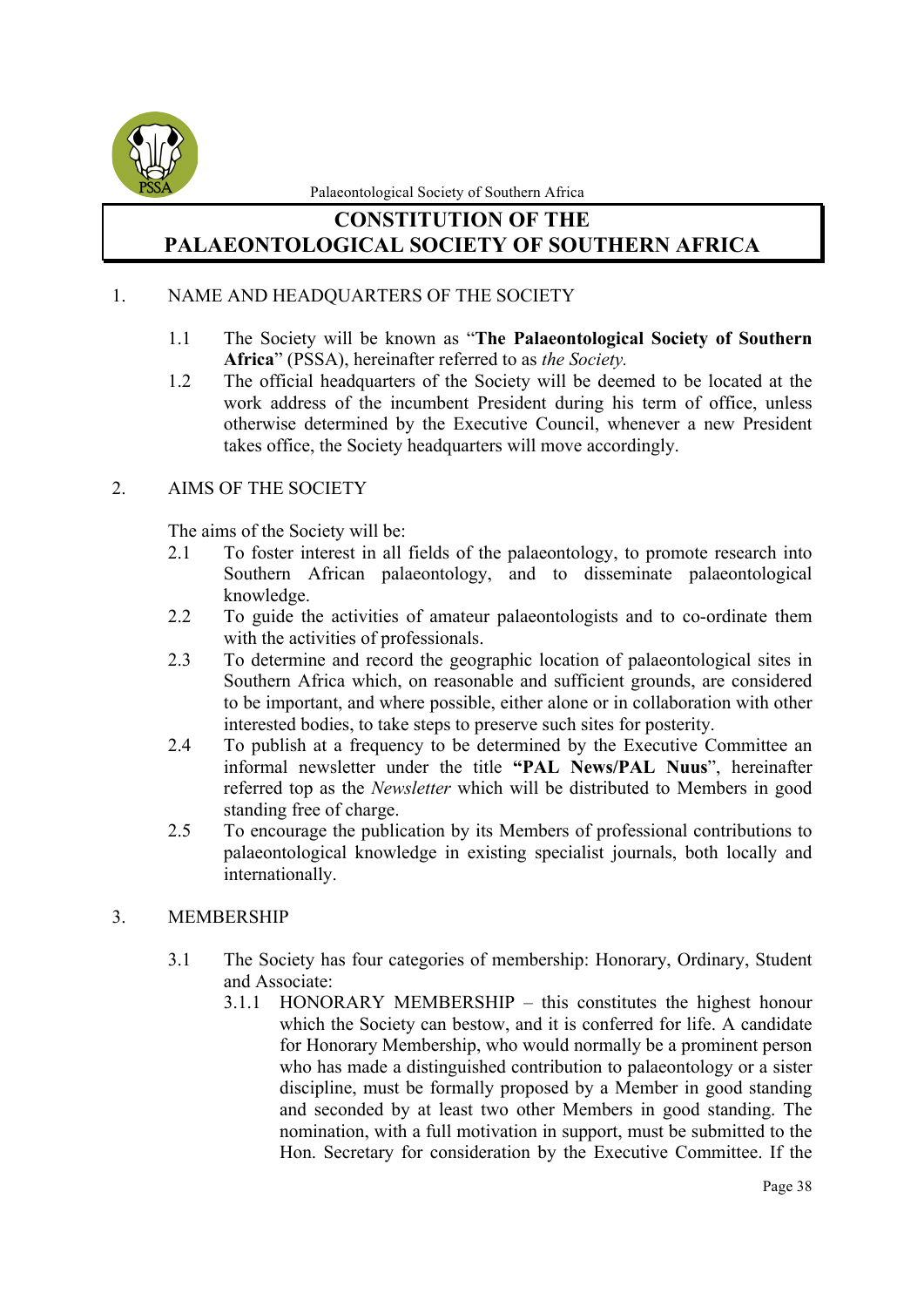

Executive Committee supports the proposal, it will be put on the Members for approval either at a General Meeting of the Society or in a postal ballot. If no dissenting vote is cast against the nomination, and providing the affirmative vote represents at least two thirds of the paidup membership of the Society, the candidate will be declared by the President duly elected to Honorary Membership. If the nomination fails to attract two-thirds support form the Members, even though it might not have drawn a single dissenting vote, it will fall away. Honorary Members are not eligible for election to any office in the Society, but otherwise they enjoy all the rights and privileges of Ordinary Membership, including the right to vote. They will not be required to pay membership subscription fees.

- 3.1.2 ORDINARY MEMBESHIP Any person interested in South African palaeontology may apply on the prescribed form for Ordinary Membership. Provided such application is supported by two members in good standing, and on payment of the prescribed membership fee, the applicant will be deemed to have been elected to membership. An Ordinary Member shall have all the rights and privileges of membership, and shall have the right to vote provided his membership is in good standing.
- 3.1.3 STUDENT MEMBERSHIP This category of membership is open to bona fide full-time students who are not in employment. Application is made in the normal way on the prescribed form, to be submitted with suitable evidence of the applicant's status as a full-time student (such as a letter from the applicant's professor or supervisor, or from a Member to whom the student is known personally). Provided the Executive Committee accepts the evidence of student status, and provided the application is supported by two Members in good standing, and on payment of the appropriate membership fee, the applicant will be deemed to have been elected a Student Member. Student Members have all the rights and privileges of membership, including the right to vote providing their membership is in good standing.
- 3.1.4 ASSOCIATE MEMBERSHIP This category of membership is intended for individuals or representative of organisation with whom the Society wishes to maintain close contact, without requiring that the persons concerned should apply for Ordinary Membership. By virtue of his office in the body that has legal responsibility for fossils in South Africa, the Director of the National Monuments Council of South Africa (and his Deputy) will be invited to accept this category of membership so as to maintain close links between the Society and the Council Associate Members will not have voting rights, not will they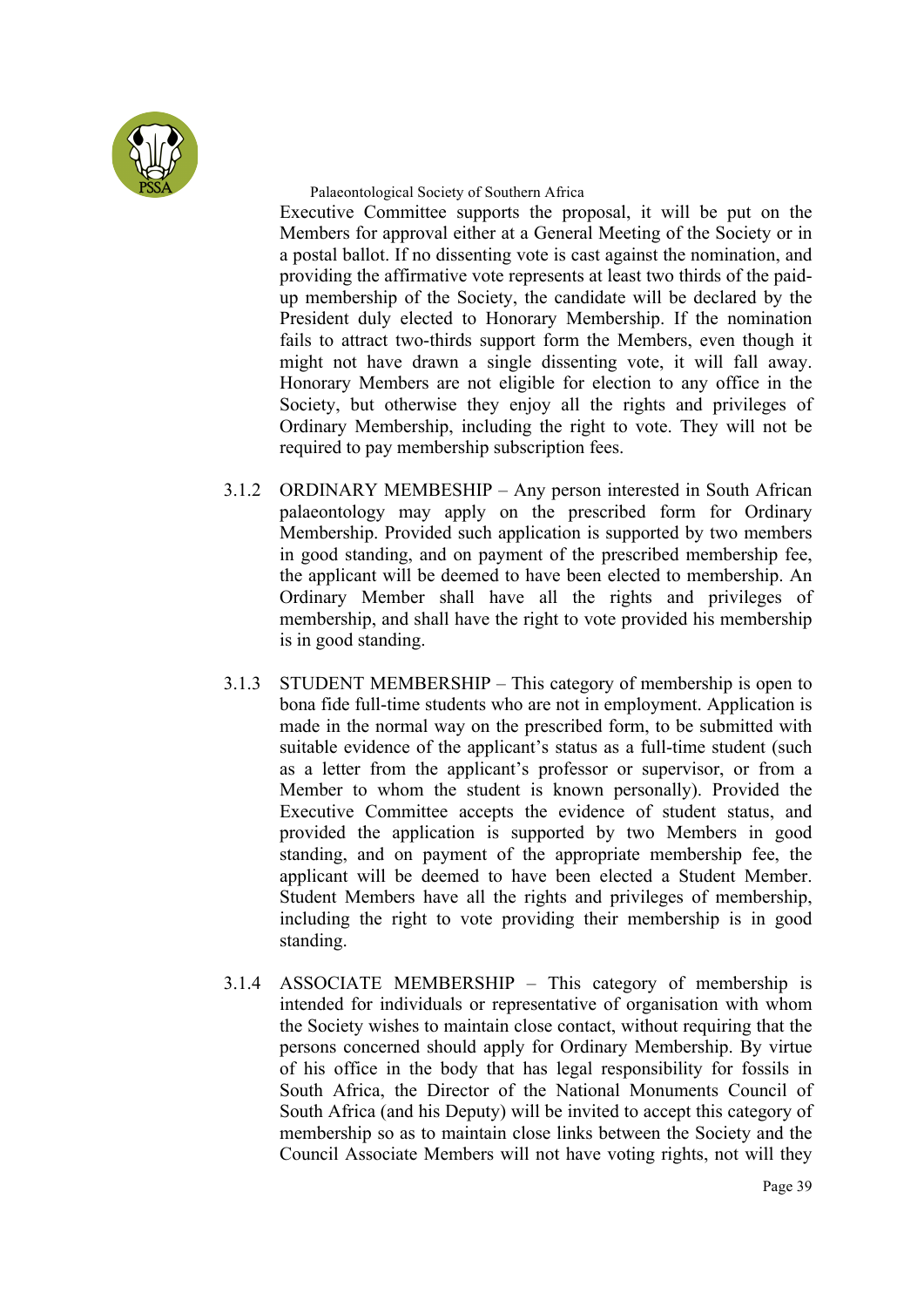

Palaeontological Society of Southern Africa be required to pay membership fees.

- 3.2 Membership in any category may be terminated by submitting a letter of resignation to the Hon. Secretary; alternatively, the membership of any person in a category required to pay subscription fees whose subscriptions are more that three years in arrears shall lapse (see Clause 4.3).
- 3.3 Any members who, in the opinion of the Executive Committee or of the majority of the members of the Society, acts contrary to the aims of the Society, or whose actions are considered likely to bring the Society into disrepute, may be expelled from the membership of the Society by formal decision of the Executive Committee.

#### 4. MEMBERSHIP FEES

- 4.1 The annual membership subscription fees for Ordinary and Student Members will be as determined from time to time by majority decision of the paid-up Members of the Society. Notice of at least one calendar month must be given to Members of any proposal to increase subscription fees, after which suitable arrangements must be made to, canvass the opinion of the Members, with by calling a General Meeting or by arranging a postal ballot.
- 4.2 Membership fees become payable each year on April  $1<sup>st</sup>$ , and a notice advising that fees are due will be published in the mid-year issue of the Newsletter.
- 4.3 Members still in arrears with their subscription fees by the end of July will be advised accordingly by the Hon. Treasurer. Members still in arrears by the end of December will have their membership suspended until all arrears have been paid; a suspended Member is not eligible to vote and may not be nominated for office. Members whose subscription fees remain unpaid for three consecutive years will automatically forfeit their membership.
- 4.4 No money will be refunded to any person who resigns or whose membership has been terminated by whatever means or for whatever reason.

#### 5. MANAGEMENT OF THE SOCIETY

- 5.1 THE EXECUTIVE COMMITTEE Management of the Society will vest in a committee known as the Executive Committee.
	- 5.1.1 The Executive Committee will consist of:

the President of the Society, the Immediate Past President, the Vice President, the Honorary Secretary, the Honorary Treasurer,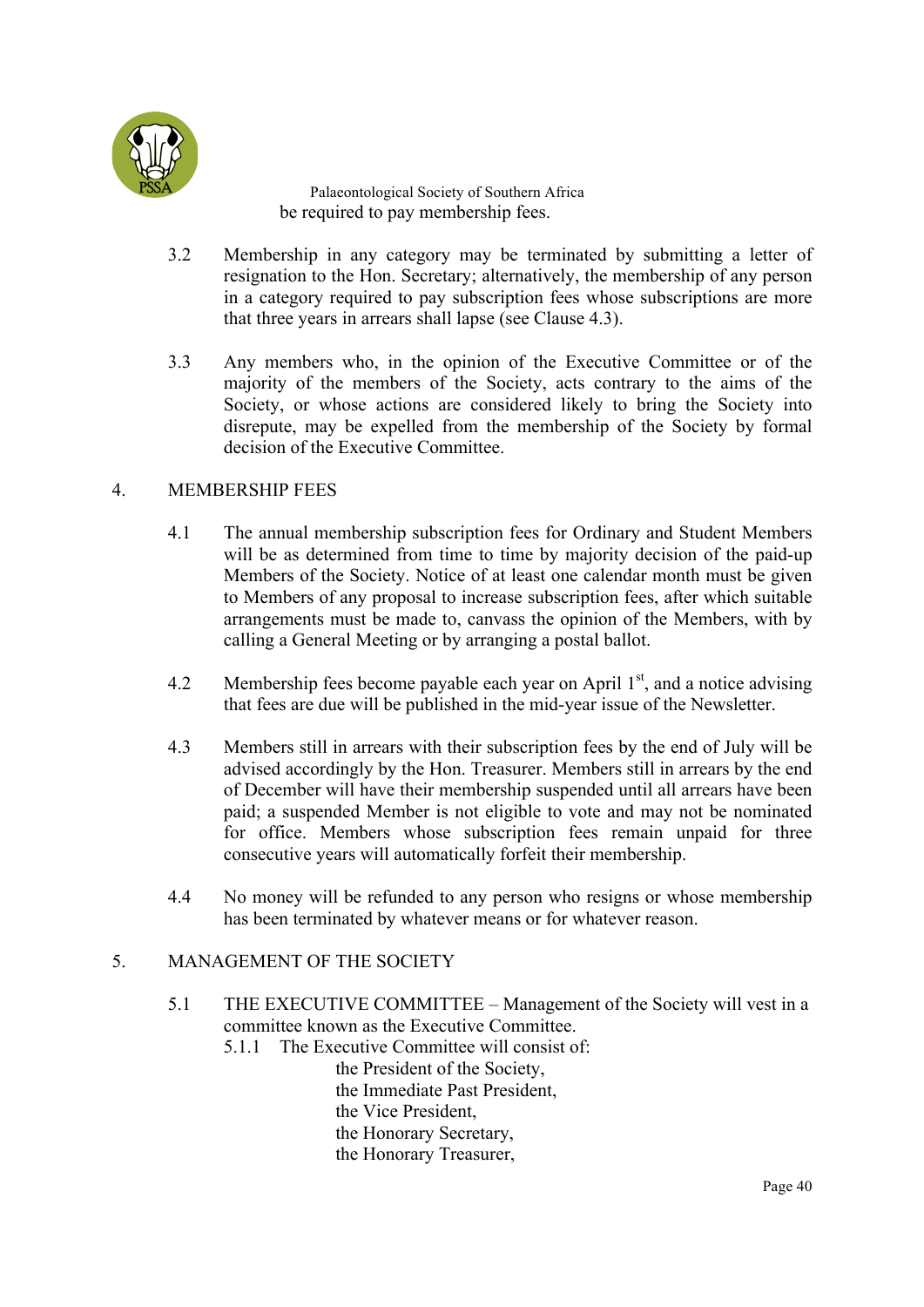

Palaeontological Society of Southern Africa the Honorary Editor of the Newsletter, and such other Office Bearers as the Members may from time to time decide.

Apart from the President and Immediate Past President, all other Office Bearers are elected by Members in good standing present at the General Meeting of the Society held during each Biennial Conference, unless circumstances demand the convening of an Extraordinary General Meeting specifically for the purposes of holding elections.

- 5.1.2 These office bearers will hold office for approximately two years, determined by the dates of the Biennial Conference, i.e. their terms will run form the date on which they were elected during one Biennial Conference until the date of the next election at the succeeding Biennial Conference. The office bearers may include postgraduate students if they are situated in one place (i.e. for their degree) during their term of office.
- 5.1.3 The Executive Committee will have the power to appoint assistants for any of its Office Bearers or to combine the duties of any of the offices as it deems necessary.

#### 5.2 PRESIDENTIAL SUCCESSION

- 5.2.1 At the end of his term of office, the incumbent President will automatically step down to become the Immediate Past President; the Vice President will automatically succeed to the presidency.
- 5.2.2 Should the President resign during his term of office, the Vice President will automatically assume the duties of the President for the remainder of that term; thereafter he wills serve the following term as if he had succeeded the Vice presidency in the normal way.
- 5.2.3 Should the Vice President become President under the circumstances set forth in 5.2.2, an Acting Vice President will be appointed by the Executive Committee to serve during the remainder of that term; a new Vice President must then be elected by the Members of the Society at the next Biennial Conference.
- 5.2.4 Should the Vice President resign during his term of office, a new Vice President must be elected by the Members of the Society, if necessary via postal ballot; this person will then automatically become President at the end of that current term.

## 6. FINANCIAL AFFAIRS OF THE SOCIETY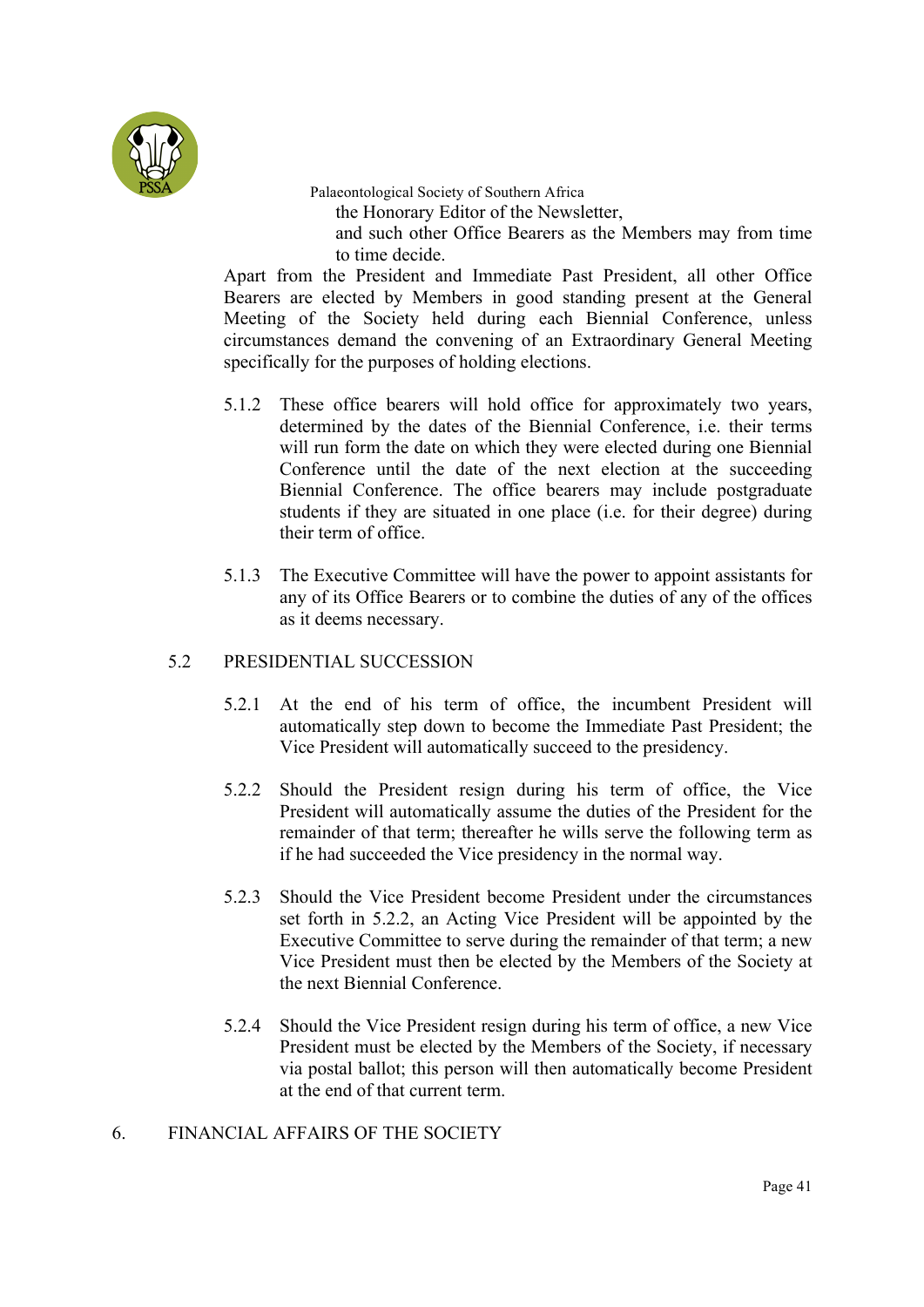

- 6.1 The financial year of the Society will commence on 1 April and end on 31 March of the following year.
- 6.2 The Hon. Treasurer will operate and maintain a banking or savings account in the name of the Society. Withdrawals from such accounts must be authorised by the signatures of two formally appointed signatories (normally the Hon. Treasurer and one other member of the Executive Committee). If the Hon. Treasurer is not available any two other members of the Executive Committee who have been formally empowered to do so may sign a cheque or withdrawal slip on behalf of he Society, but as soon as is reasonable they must provide the Hon. Treasurer with full documentary reasons why it was necessary for the withdrawal to be made in the absence of the Hon. Treasurer.
- 6.3 All income and expenditure on behalf of the Society is to be recorded by the Hon. Treasurer, or someone acting on his behalf, in the Society's account books, supported where appropriate by all relevant vouchers.
- 6.4 Each year, as soon as possible after the closure of the financial year on March 31<sup>st</sup>, the Hon. Treasurer will submit the Society's books of account, bank statements and/or savings account statements and all supporting vouchers to a meeting of the Executive Committee. The Executive Committee will then appoint an independent auditor to audit the Society's accounts. Copies of the audited accounts and the auditor's report will be distributed to all Members for approval as soon as possible thereafter.
- 6.5 The Executive Committee is empowered to decide how best to invest the funds of the Society, provided only that its decisions must be guided by what judges to be the best interests of the Society and its Members.
- 6.6 The Executive Committee may determine any amounts to be paid by nonmembers as a subscription fee for the Newsletter or any other Society publication or service.
- 6.7 The Organising Committee of each Biennial Conference must submit to the Executive Committee, for its approval, proposals for the registration fees and any other fees to be charged to delegates.

## 7. NEWSLETTER

- 7.1 The Newsletter will appear twice a year unless decided otherwise by majority decision of the members on the recommendation of the Hon. Editor or the Executive Committee.
- 7.2 The Hon. Editor will have the sole right to determine editorial policy, provided this does not conflict with the broad aims of the Society, and to decide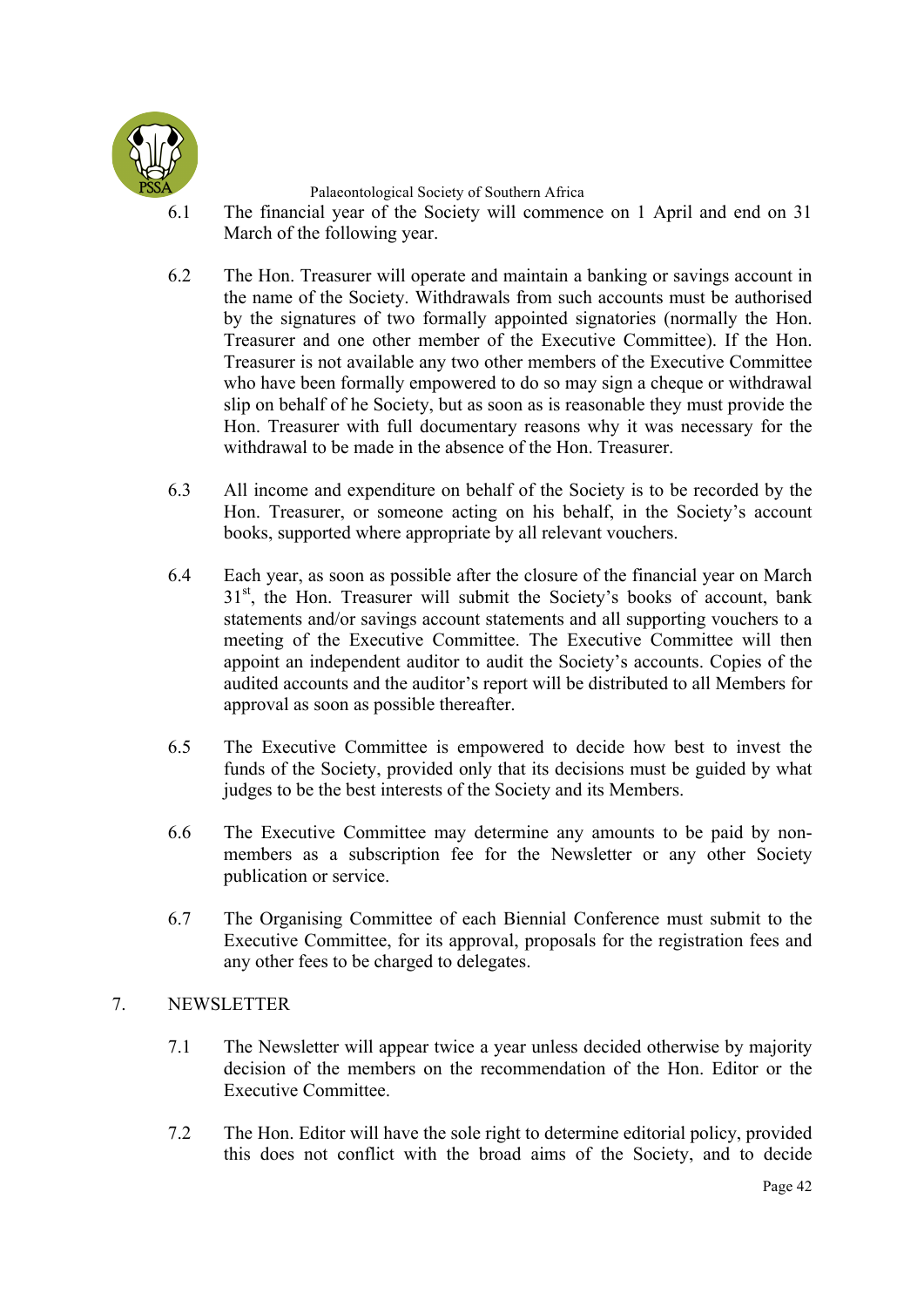

Palaeontological Society of Southern Africa whether or not to accept any material offered for publication in the Newsletter.

- 7.3 The Society accepts no responsibility for the scientific or other views or opinions expressed by contributors to the Newsletter.
- 7.4 The Hon. Editor will ensure that one copy of each issue of the newsletter is submitted to each of the Legal Deposit libraries in South Africa, for as long as the Newsletter is published in South Africa or this remains a legal requirement.

#### 8. BIENNIAL CONFERENCE AND GENERAL MEETING OF THE SOCIETY

- 8.1 Unless otherwise determined by the Executive Committee in the light of prevailing economic or other relevant circumstances, a Palaeontological Conference will be organised under the auspices of the Society every second year, at a venue to be determined by the Executive Committee in consultation with the proposed host institution (if any). The occasion of such a Biennial Conference will also be used to convene a General Meeting of the Society at which Members may discuss the affairs of the Society, debate resolutions affecting the Society, its constitution and its activities, elect its office bearers consider and if agreed adopt the motion and discuss any other matters of interest to the Society.
- 8.2 The host institution or the Executive Committee (as appropriate) will appoint an Organising Committee to plan arrangements for the next Conference and General Meeting as soon as a venue has been decided. This Committee will be responsible, in consultation with the Executive Committee, for drawing up the programme of the Conference and for making such other arrangements as may be necessary for its conduct, including:

proposing the registration fees to be paid by full delegates, accompanying spouses, students, and any other category of conferee, and submitting these proposals in good time for approval by the Executive Committee;

calling for and receiving offers of papers, posters and other presentations for the conference, determining the acceptability of each, and compiling the Conference Programme;

Making adequate provision within the programme for the Society's General Meeting;

Negotiating appropriate accommodation at the most favourable rates for delegates;